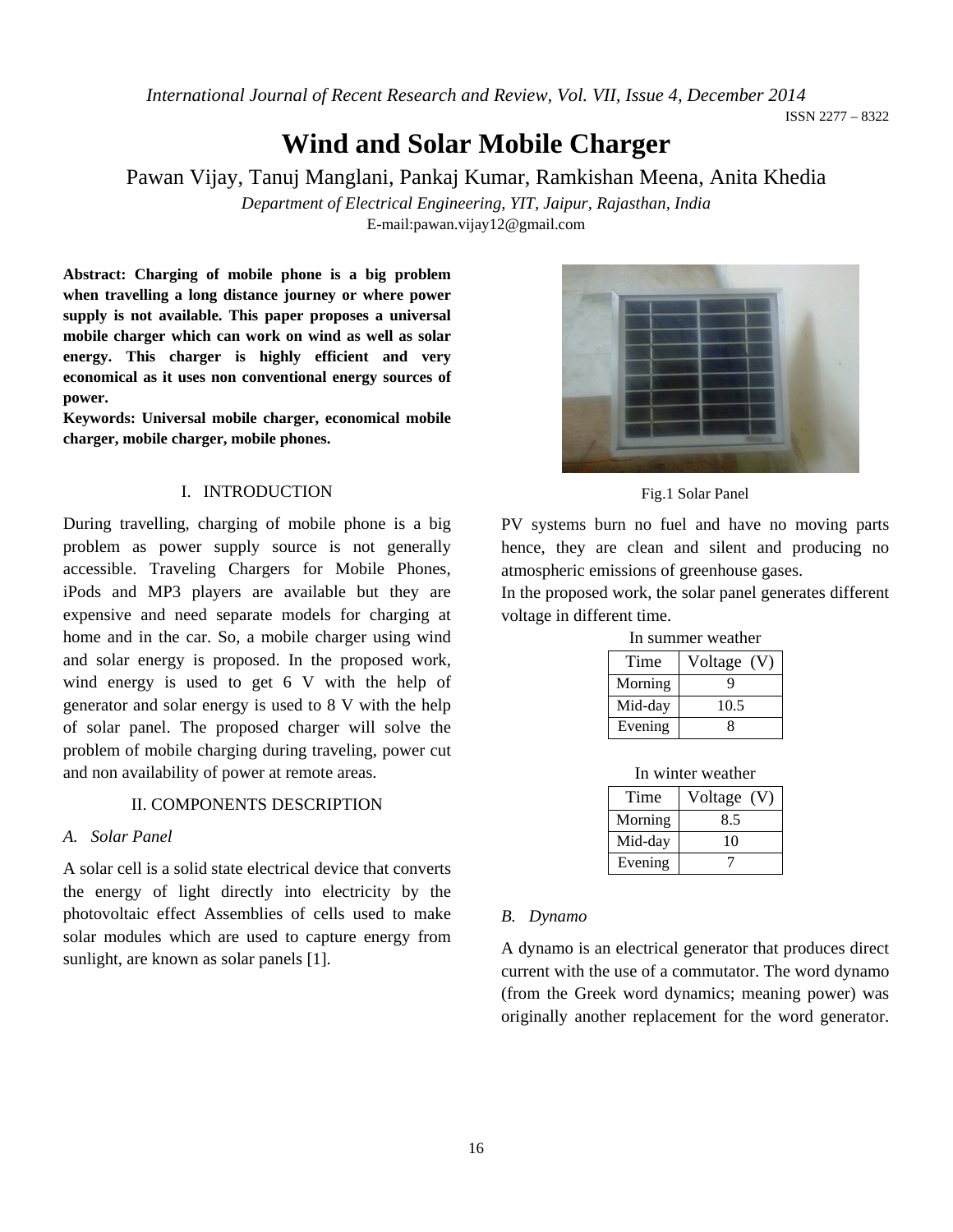A small electrical generator built into the hub of a bicycle wheel to power lights is called a hub dynamo, although these are invariably AC devices and are actually magnetos [2].



Fig.2 Dynamo

In the proposed work, dynamo generates different voltage in different rotation as shown in Table III.

| TABLE III                         |               |  |  |  |  |
|-----------------------------------|---------------|--|--|--|--|
| <b>Rotation Per Minutes (RPM)</b> | Voltage $(V)$ |  |  |  |  |
| 380                               | 10.5          |  |  |  |  |
| 340                               | 9.5           |  |  |  |  |
| 280                               |               |  |  |  |  |

## *C. Voltage Regulator IC*

Member of 78xx series of fixed linear voltage regulator ICs are used to maintain the output voltage at a constant value. The xx in 78xx indicates the fixed output voltage. 7805 provides +5V regulated power supply. Capacitor of suitable values can be connected at input and output pins depending upon the respective voltage levels [3]. Pin description is shown in Table IV.

| <b>TABLE IV</b> |                       |          |  |  |  |  |
|-----------------|-----------------------|----------|--|--|--|--|
| Pin No          | Name                  | Function |  |  |  |  |
|                 | Input voltage (5-18V) | Input    |  |  |  |  |
|                 | Ground (0V)           | Ground   |  |  |  |  |
|                 | Regulated output; 5V  | Output   |  |  |  |  |

## *D. Battery*

An electric battery is a device consisting of one or more electrochemical cells that convert stored chemical energy into electrical energy. Each battery consists of a negative electrode material, a positive electrode material, an electrolyte that allows ions to move between the electrodes, and terminals that allow current to flow out of the battery to perform work [4].



Fig.3 Battery

Primary batteries also called single-use or disposable are used once and discarded i.e. the electrode materials are irreversibly changed during discharge. Common examples are the alkaline battery used for flashlights and a multitude of portable devices.

Secondary (rechargeable batteries) can be discharged and recharged multiple times i.e. the original composition of the electrodes can be restored by reverse current. Examples include the lead-acid batteries used in vehicles and lithium ion batteries used for portable electronics [4].

## *E. Diode*

A diode is a two-terminal electronic component with asymmetric conductance which means it has low (ideally zero) resistance to current flow in one direction, and high (ideally infinite) resistance in the other [5].



Fig.4 Diode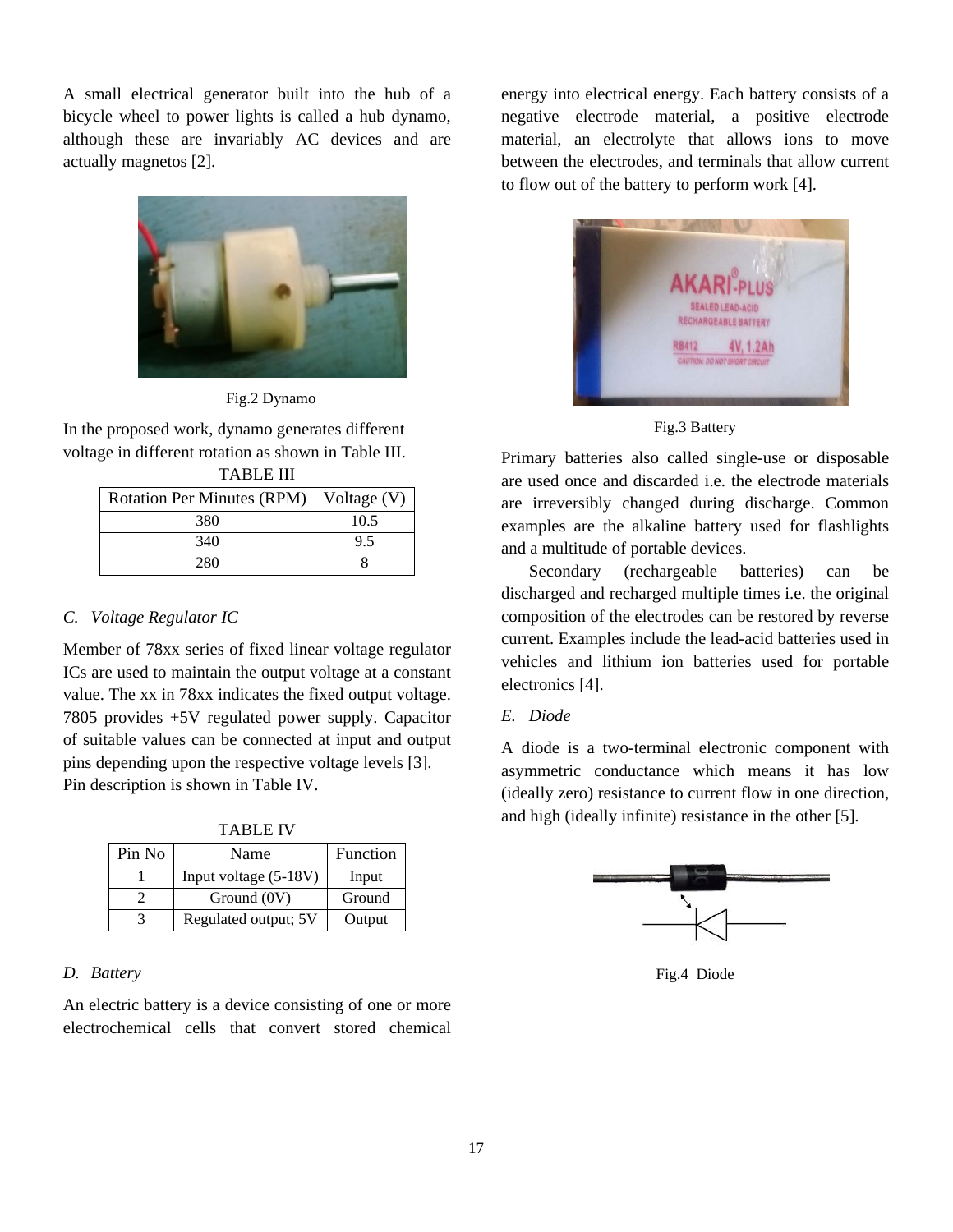## *F. Resistor*

The electrical resistance of an electrical conductor is the opposition to the passage of an electric current through that conductor. An object of uniform cross section has a resistance proportional to its resistivity and length and inversely proportional to its cross-sectional area. Al mat erials show superconductors, which have a resistance of zero [6]. show some resistance, except eh<br>had<br>ll for



Fig.5 Re sistor

#### *G. Wind Fan*

A wind turbine is device that converts kinetic energy from the wind into electrical power. A wind turbine used for charging batteries may be referred to as a wind charger [7].. yeder<br>decident<br>ic

#### *H. Wire*

Wires are used for the connections of the elements.

*I. Wood Stand* 

It is used to support project components.

*J. LED* 

LED stand for Light Emitting Diode. LEDs allow the current to flow in one direction [8].

#### *K.* Charge controller

A charge controller limits the rate at which electric current is add to or down from electric batteries. I prevents over charging may protect against over voltage, which can reduce battery performance [9-10]. The circuit of charge controller is shown in fig. 6.



F Fig. 6 Charge C Controller III. WORKING OF UNIVERSAL MOBILE CHARG GER

We are charging batteries by connecting them to a wind-powered generator, consisting of fan blades, a rotor that picks up energy from the blades and accel lerates it, and d a motor wh hich receives energy from the rotor and produces DC current.

power, we're relying on the motion of wind. In the simplest terms, the blades of the fans capture kinetic energy, or the energy of motion, from the movement of the wind. As the blades spin, the shaft attached to the blades also move. As the shaft spins, it creates rotational energy, and it transfers this energy over to a generator. A ge enerator, in th he case of a wind turbine , is simply a set of magnets that spin around a coiled wire. The magnets spinning around the wire create an electrical current and provide power. Here, we are using a 12 volt gear motor as generator. When we use massive fans to generate electric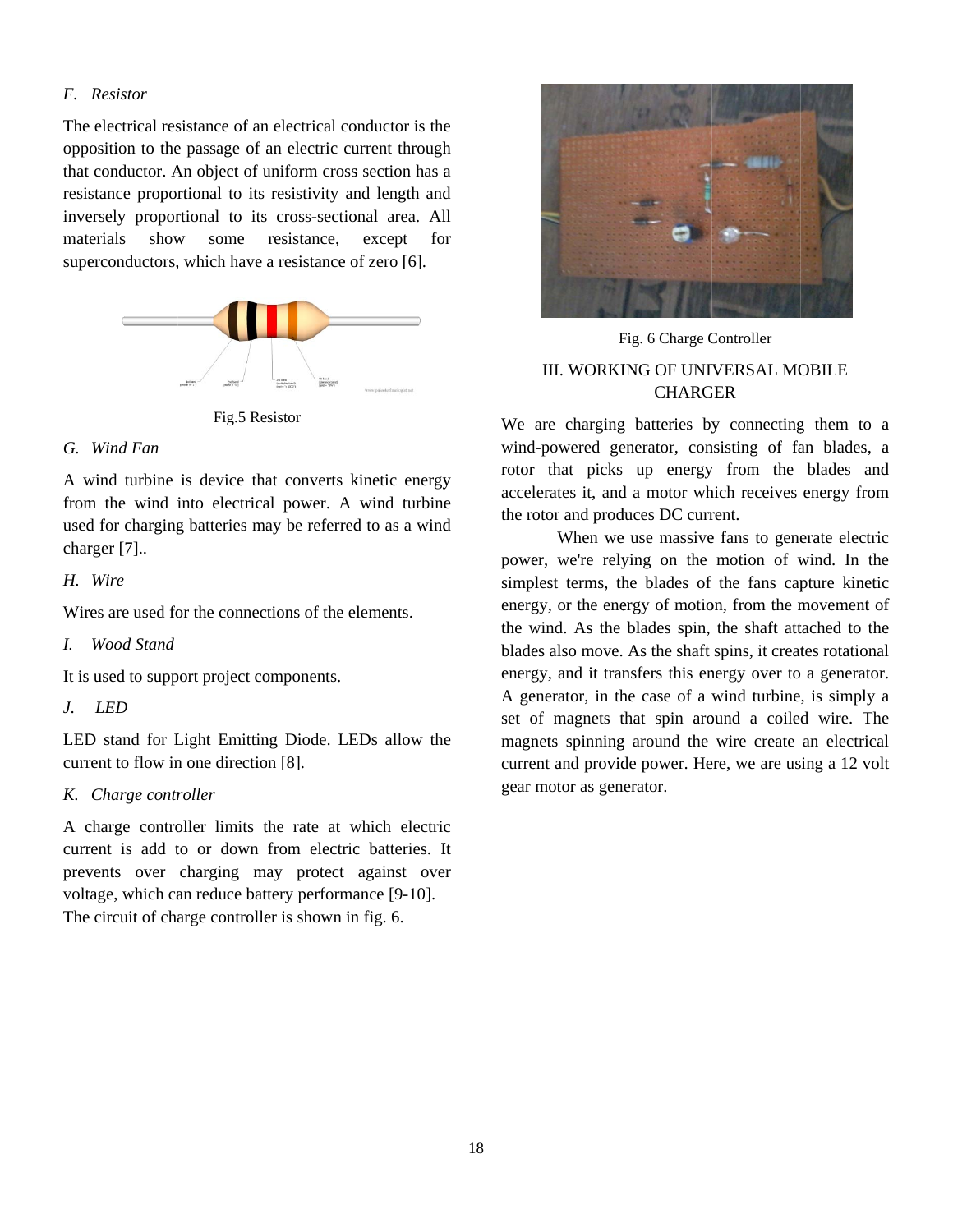

Fig.7 Complete Diagram of Project

Phones have rechargeable batteries which are to be charged with a DC voltage. Here, wind energy is used to generate 9v, by the rotation of generator shaft to get 9 volts. This will pass through IC 7805 and voltage maintained at 5 V and current becomes 660 mA. Diode prevents high voltages so output voltage always will be 5 V . eogeeees

the source of current This solar panel converts the light energy in to electrical energy. When the sunlight is maximum, the solar module can generate around 16.5 volts at 400 mA. This current is used to charge the battery. Here, 7805 voltage regulator IC act as a step down converter. That is 12V is step down to 5V. Thi voltage is used for charging the phone. Similarly, 5 watt, 12 V solar panel is used a 5e<br>epis

mobile charger. Maximum current output is 660mA more than adequate to run any charger-powered accessory. Since the Universal Serial Bus specification provides for a five-volt power supply, it is possible to use a as a power source for recharging batteries. Outpu is taken across the cable. This is given to mobile phone. A LED glows when power is available at the charger. Maximum current output is 660mA, ed<br>on<br>to<br>ut



Fig.8 Front view of project

#### IV. BLOCK DIAGRAM COMPLETE PROJECT

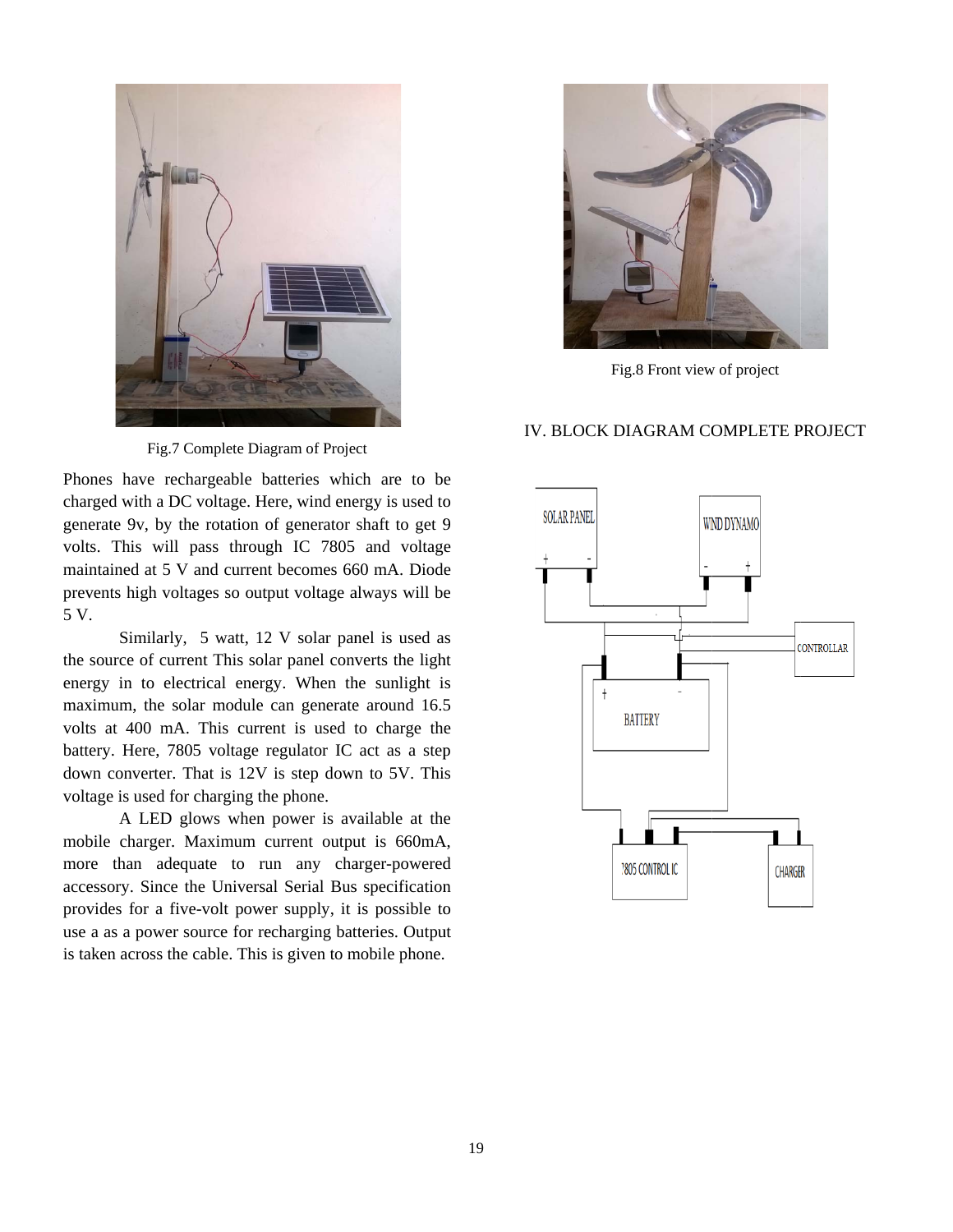#### V. PROJECT CIRCUIT DIAGRAM



## VI. CONCLUSION

In this paper, wind and solar hybrid systems have been designed for travelers and remote areas where electricity is not easily available. Since, this charger is based on non conventional source of energy and hence, the running cost of this charger is very low.

#### VIII. REFERENCES

- [1] Suhas P Sukhatme, *Solar Energy,* 2nd ed., Tata Mc Graw-Hill, 2005, pp. 69-81 & 100-152.
- [2] B.L. Thereja, A.K. Thereja, *Electrical Technology*,  $8<sup>th</sup>$ ed., S. Chand Pub., 2005, pp. 861-864
- [3] Sahdev, *Fundamental of Electrical Engineering and Electronics*, Dhanpat Rai Pub., 2006, pp. 130-137.
- [4] Thomas L. Floyed, *Electronic devices*, 6<sup>th</sup> ed., 2003, Pearson Education, pp. 895.
- [5] Thomas L Floyed, *Electronic devices*, 6<sup>th</sup> ed., Pearson Education, 2003, pp. 16-19.
- [6] B.L. Thereja, A.K. Thereja, 23rd ed., *Electrical Technology,* 2006, S. Chand, pp. 4-10.
- [7] Hitachi HD44780U (LED-II) Datasheet/ www.datasheetcallog.com
- [8] D.S. Chauhan, S.K Srivastava, *Non Conventional Energy Sources*, New Age International, 2010, 2nd edition, pp. 153-172.
- [9] www.google.com/http:chargecantroller.com.
- [10] Harrington. S, Dunlop. J, "Battery charge controller characteristics in photovoltaic system," *Aerospace and Electronics System Magazine, IEEE,* vol. 7 No. 8, pp 15-21, Aug-1992.